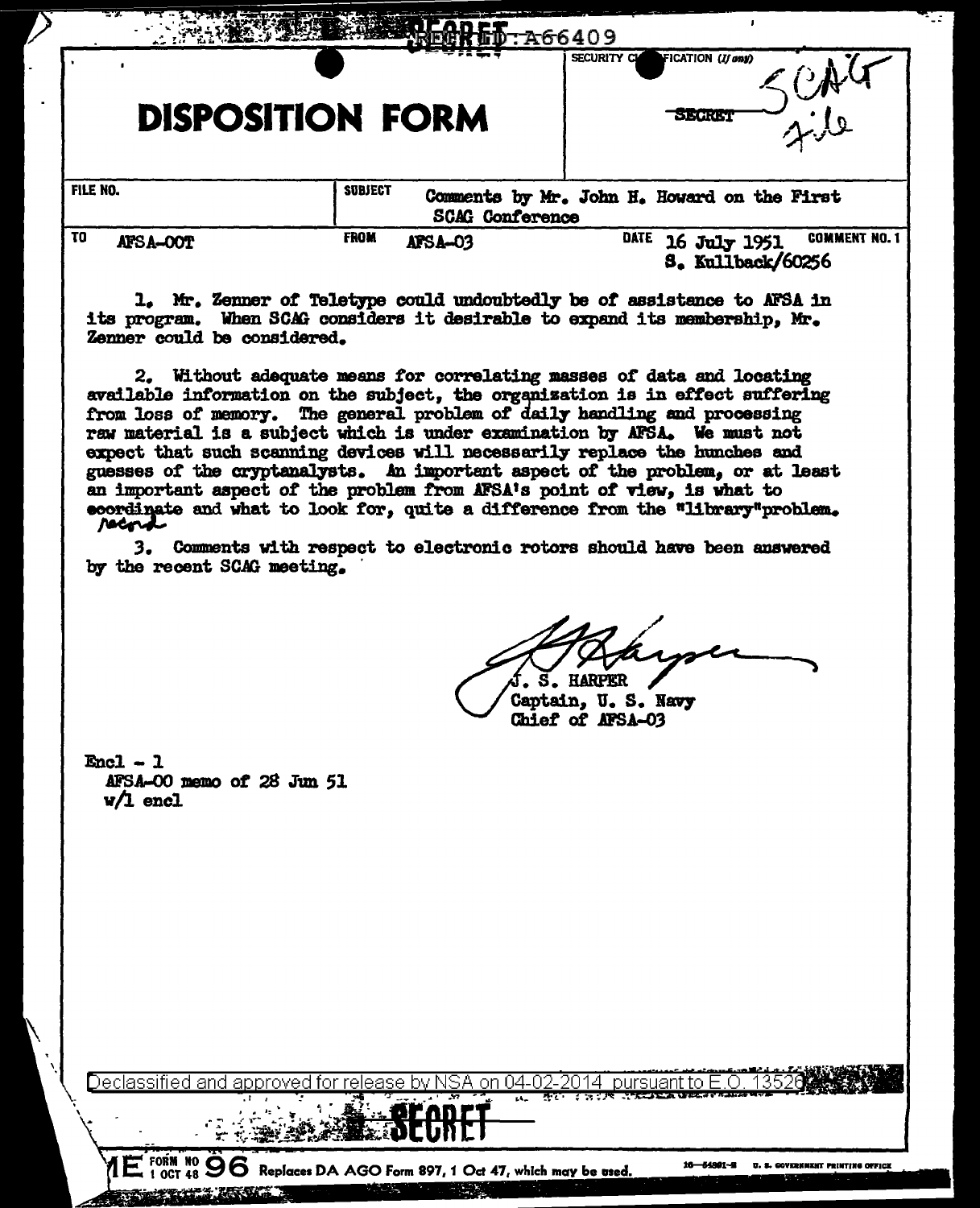KEFOLD DRG6409 Office Memorandum **UNITED STATES** TO FROM 1. Mr. Walt Zenne of Teletyne could undoubtedly bedfammente & FSA in its program. I am not wholly in accord though muit the basis of such a contribution as mentioned by John. Howard. 2. Machine for correlating masses, of data and cupinnation are needed but They will never replace the monglet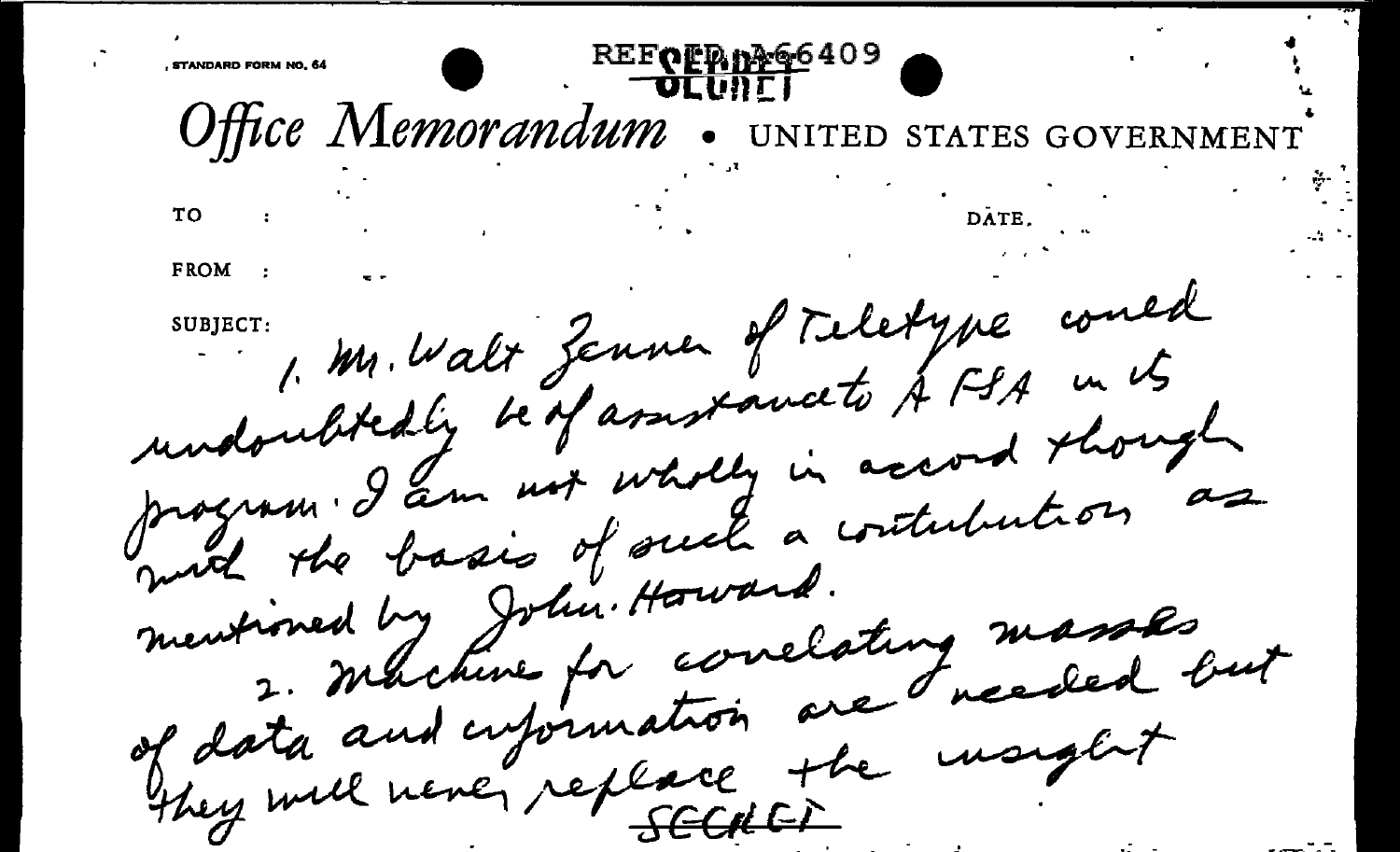Office Memorandum UNITED STATES GOVERNMEN ТΟ **DATE: FROM** hunches and guesses of the cryptanalyst. to look for-quite a difference from the "Library" or " Cataloguing problem. 3. The electronic rator phase will answered bythe SECREF Aller work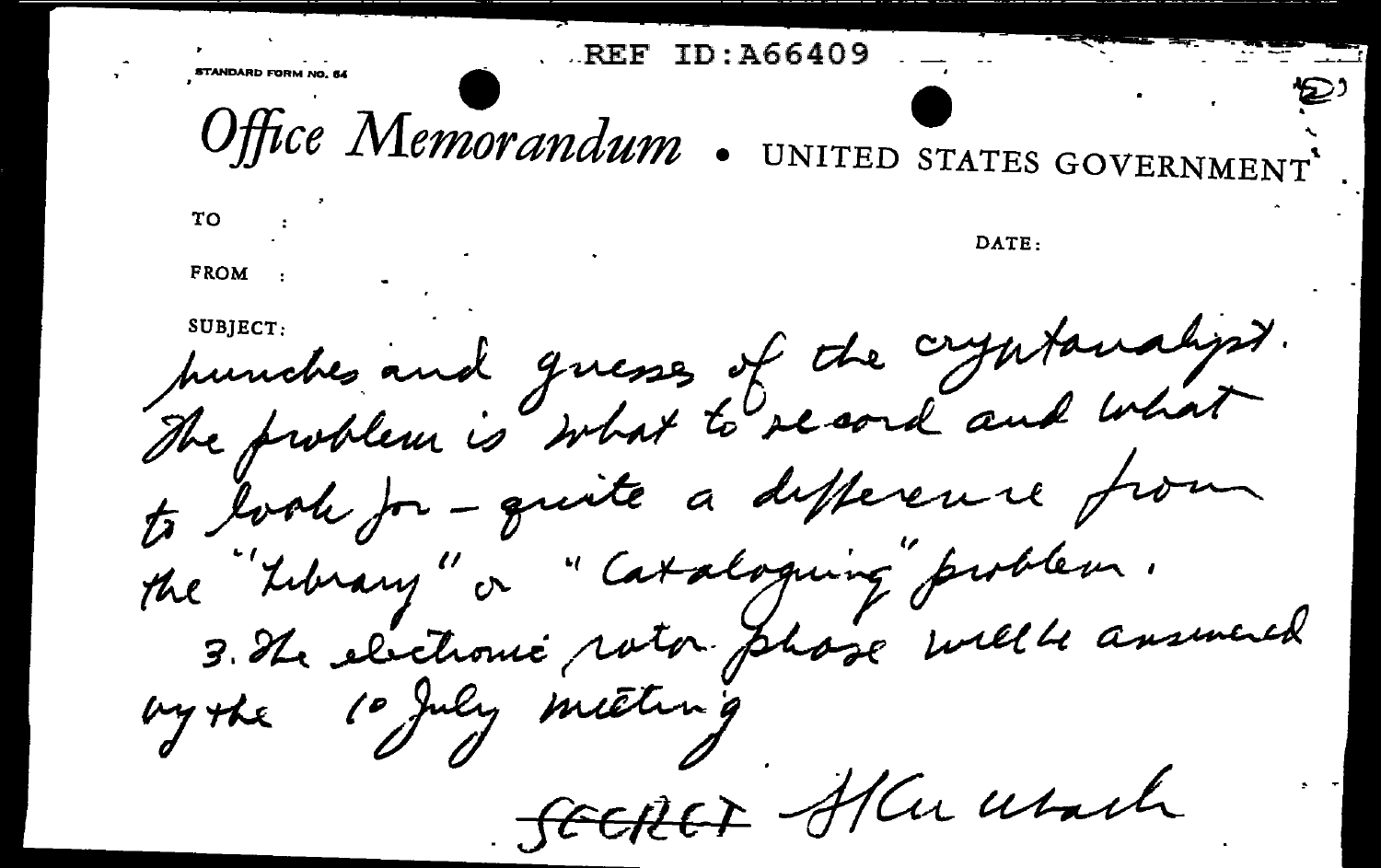Office Memorandum NITED STATES  $\sigma$   $\sigma$   $\sigma$ DATE:  $16$  full FROM SUBJECT: John Housards his of 6/6/51 1. Suggests get me Walter Zenne, of 77, to help on printer , and on problem of intercepting, forwarding, celebrics could privilent, large married data into taper or card. 2. Mechanise and for the organization, correlation storage and retrieval of cryptunaly the and intelligence data: Howard feels then and is reglected. helien Prof Pierry of MIT is hilling (11) or a phared this problem. Believes AFSA can help and the second state of the second state of the second state of the second state of the second state of the se<br>Second state of the second state of the second state of the second state of the second state of the second stat Martin Artist and Constantin Co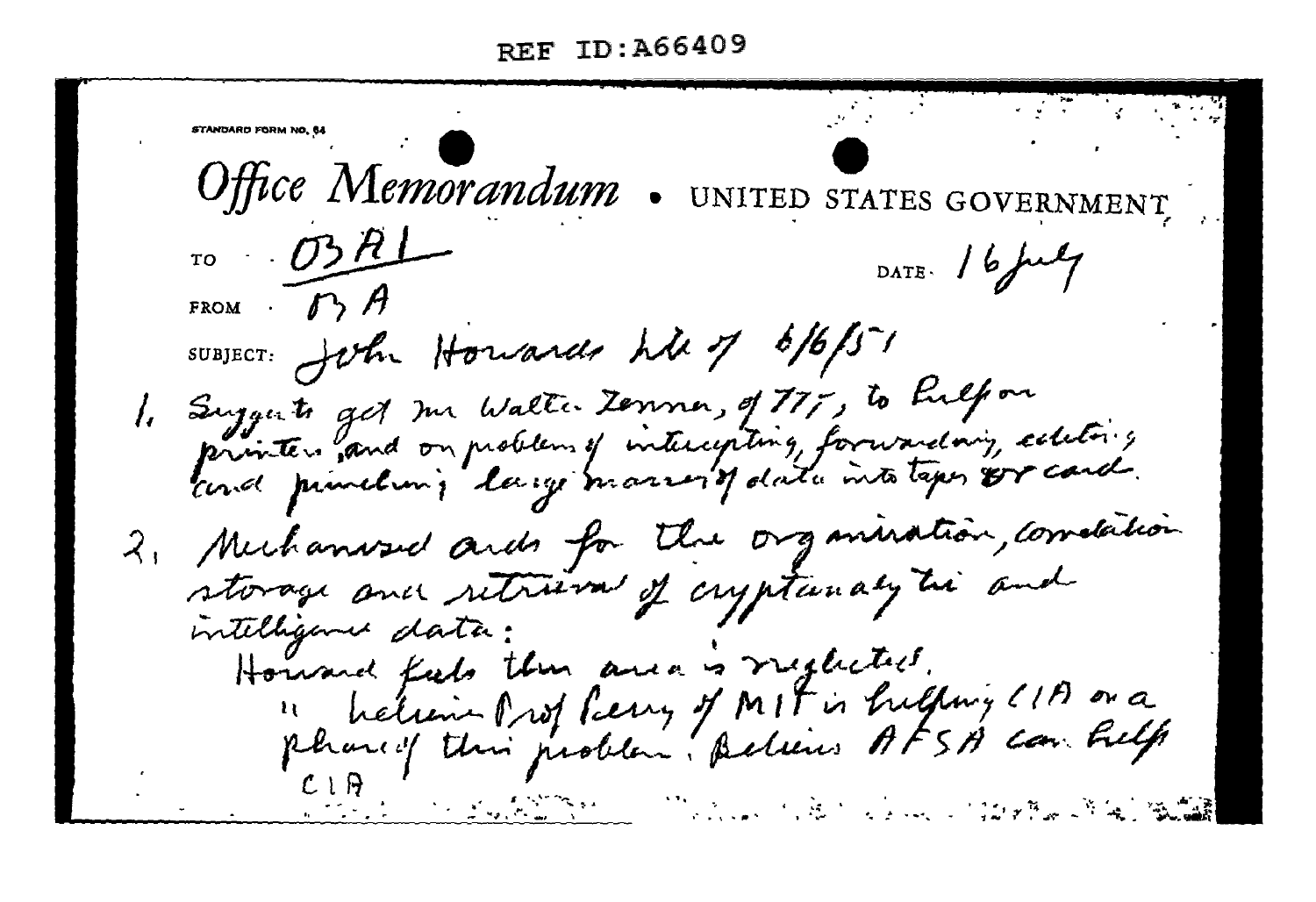Office Memorandum cent blenclopmen FROM Keysort SUBJECTarlts Bush Mapril Selector CRA mingher Selector · Calvin mooers Codny Some special IBM developments Sponsored by Am. Chem Soc. Punched card Committe treached by frof Perry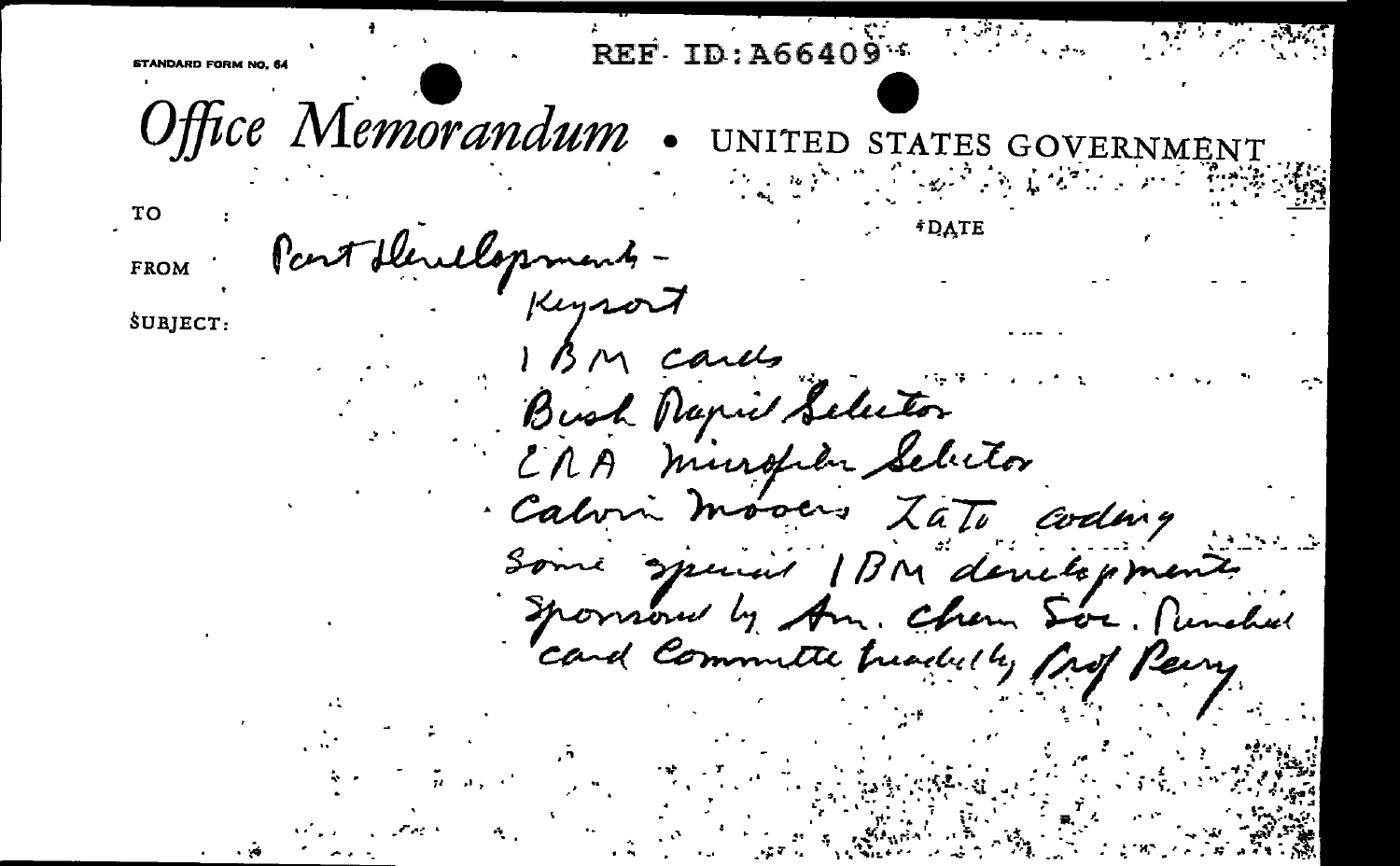**REF** Office Memorandum . UNITED STATES GOVER  $T<sub>O</sub>$ 3. Electionie Rotor FROM Howard believe bouteforce representation. SUBJECT: by a 1,000 point dating in a poor & funtaleypolution Doucis that afra has gotten beyond this point Situation needed really hot idea -Suggests a symposium of 10020 scientists be given the problem - Poirebly some one could come up with an edea - $600\frac{1}{10}$ 4. Pse prepare 03 comments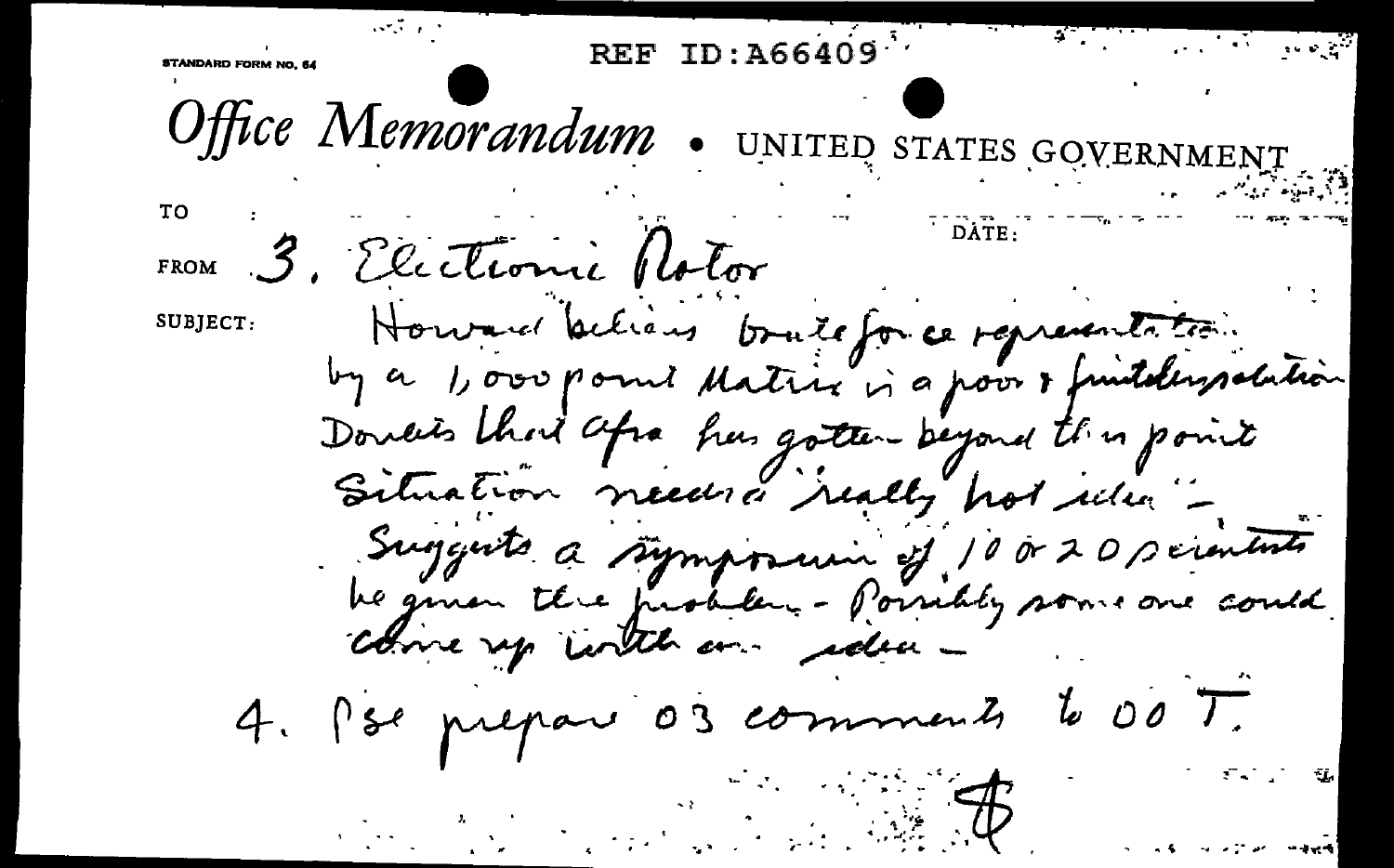REF ID: A66409  $S6CRTF$   $5Jw$  $From: AFSA 34$ TO : AFSA 03<br>Subjet : SCAG, John Houards Comments on 1. The subject of printer is an meeds to hnow all that can be Senoux both for intelligence and for<br>Production purfores, Zenner sounds <del>कूट कर खा</del>ड 2. The vetresd of information. is a subject close to my own heart. As AFSA grous it suffers more and. more from las of minion : If it were<br>magically fassible to correlate add vetween 10 % of the present personnel and do musel better to. The design of NOMAD type of problem, that in which the <u>ta kuna masjid ya Tana ya Tanzania ya Tanzania ya Tanzania ya Tanzania ya Tanzania ya Tanzania ya Tanzania ya </u> A serieure difficulty en realizing this magic is that of getting, the raw data into a mechanical medium, such as 1.B.M. punched tapes. We are making<br>only alou progress sin this problem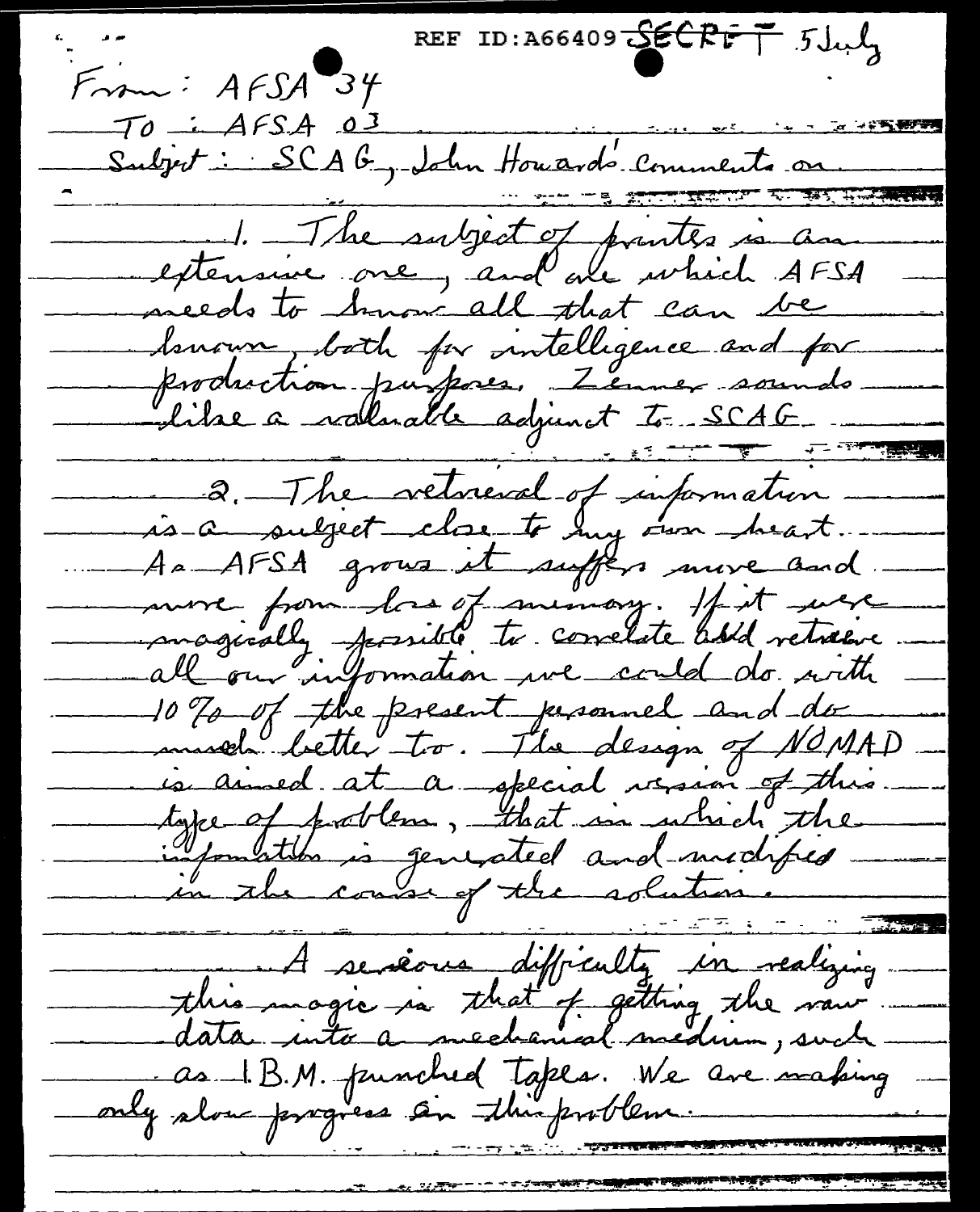- Same of the versions of the veterend problem are not amenable to NOMAD. These include the traffic analysis problem, and the intelligence digestion of AFSA 25 There are methods known.<br>They dealing in such problems, but importantly -<br>they are good only for files with salatively -<br>constant data. Our files centenually change. achievements of AFSA thave in the. past been due to astounding. feats of mental conclation in the part of some of our warker For yample,<br>people have remembered seeing and they use busts. As the data-gets. large this becomes increasingly 3 On used uhert representations, Hampargne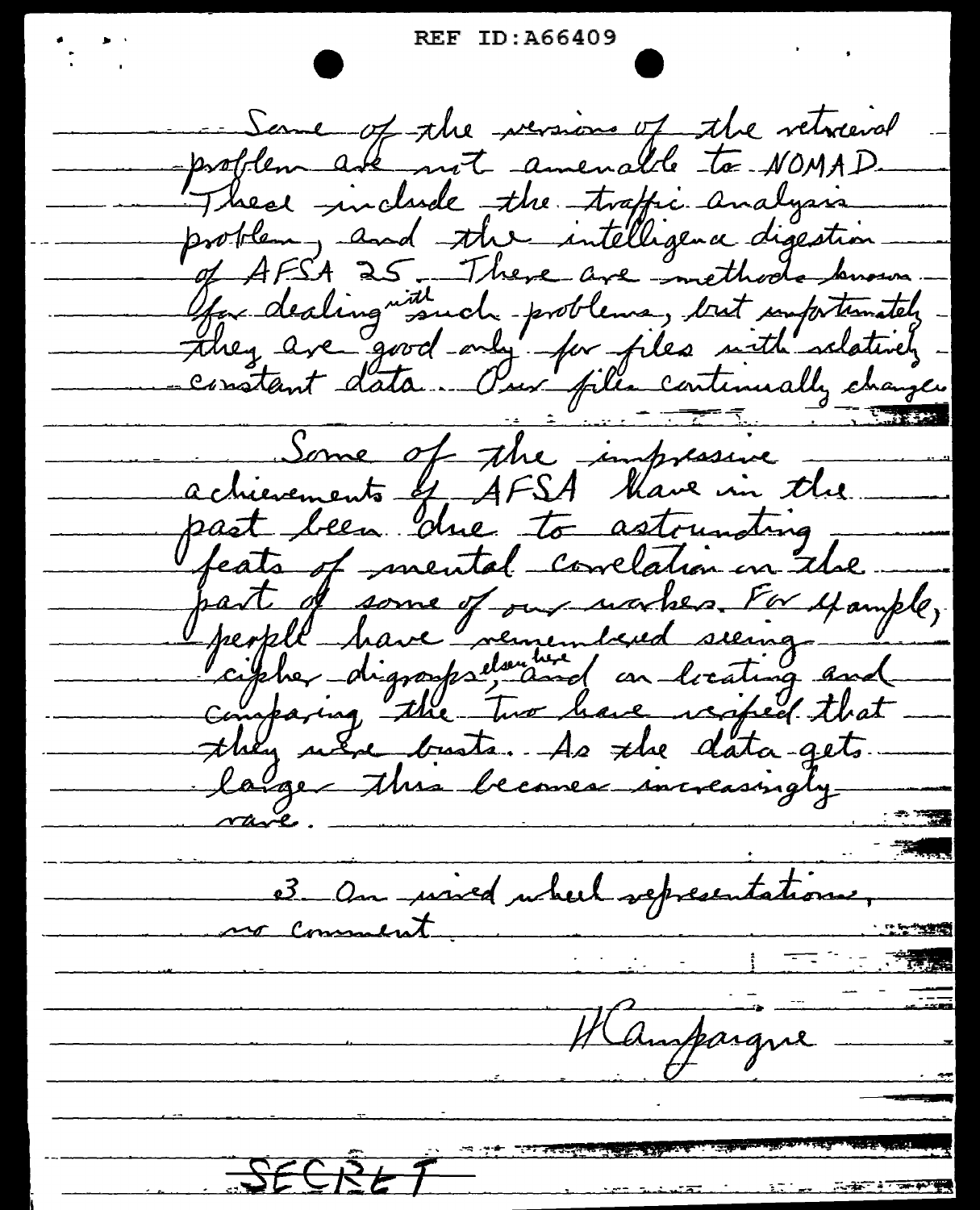SECRET

i komuni

AFSA-00/wn Serial:

**28 JUN 1951** 

Mr. John H. Howard

PL 86-36/50 US0

<u>:</u>

اغ

Î

Ξ,

经股 电电阻计算

졵 

Dear John:

**SEGRET** 

I am very thankful for your letter of 6 June, and particularly pleased to learn of your favorable reaction to the first SCAG meeting.

I have made note of your high opinion concerning Walt Zanner of Teletype in connection with printers. I shall discuss the possibility with Captain Wenger of utilizing him as you suggest. From what you have said, I agree that he might be of real help in advising us. I have also made note concerning Zenner's brother at Armour Institute who is the expert on magnetic recording.

Under separate cover I am returning several pamphlets and papers which you so kindly sent me. I have kept the copy of Mr. Coleman's talk on "Electronics for Business -- Luxury or Necessity?". I read his paper this morning with considerable interest and enlightenment. Many thanks to you for sending me all of that material.

In order to tie in more closely the common interests of AFSA and CIA, I am arranging to have a permanent representative from CIA meet with SCAG. At this time, I do not know who will be nominated by CIA, but I have requested that he be technically qualified to participate in SCAG discussions.

In order to get started on the group in SCAG to form a "Board of Visitors", I am submitting the nomination of Rear Admiral Joseph R. Redman, U.S. Navy (Retired), to the Chairman, Research and Development Board, with a request that he be invited to become a member. I shall endeavor soon to nominate some other men to serve in this capacity also, and very much appreciate the list of names you previously sent me. I do not believe we will be able actually to organize the Board for an inspection tour of AFSA while I am here, but I would think we could get started on that matter early in the fall. In any case. I intend to mention it for discussion at the next meeting of SCAG.

I am having extracts of your letter of 6 June typed in order to distribute the important ideas which you have presented to those persons in AFSA who are in a position to consider then seriously with a view to action, as may be practicable.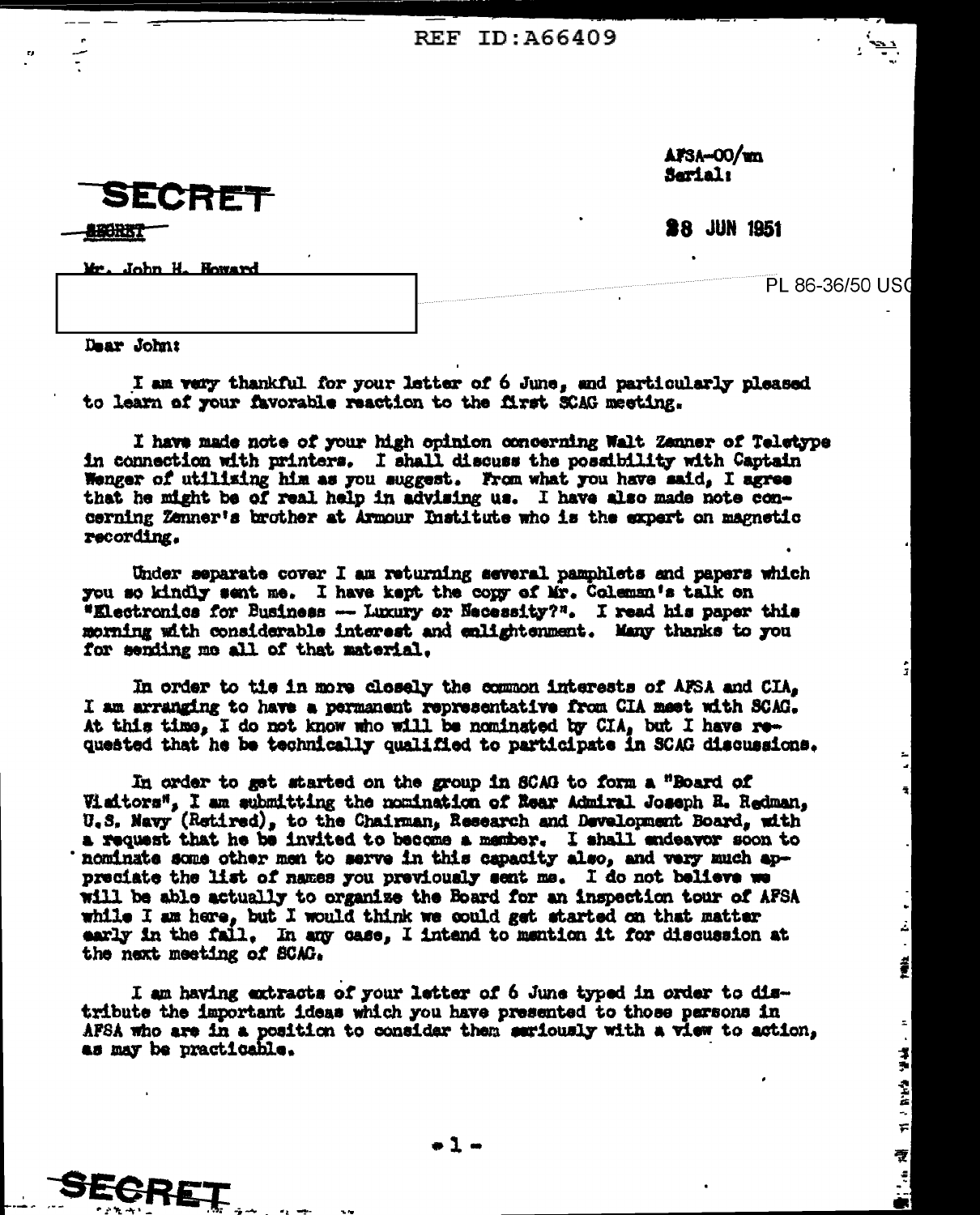APSA-00/wm Serial:

 $\cdot$   $\cdot$ 

SECRET

**28 JUN 1951** 

aborgt

I am looking forward to our next SCAG meeting, which will be the last one I shall be able to attend. I hope to have SCAG firmly established after that meeting and the various members ready to assist AFSA in various important ways. I am sure that SCAG is a very worthwhile idea and personally have no doubt that its members will contribute a very great deal. in the future.

With all good wishes, I remain

Sincerely yours.

EARL E. STONE Rear Admiral, U.S. Navy Director, Armed Forces Security Agency

Copy to: APSA-OCB AFSA-OOT AFSA-03 Communication

This document contains information affecting the national defense of the United States within the mean- $\cdot$  Laws, Title 18, ing of the Es" and 794. The  $J_*S_*C_*$ , Secti revelation of transmission its contents in any manuer to an unauthorized person is prohibited by law.

> RADM Earl E. Stone/wn/28Jun51 AFSA-00, Ext 60528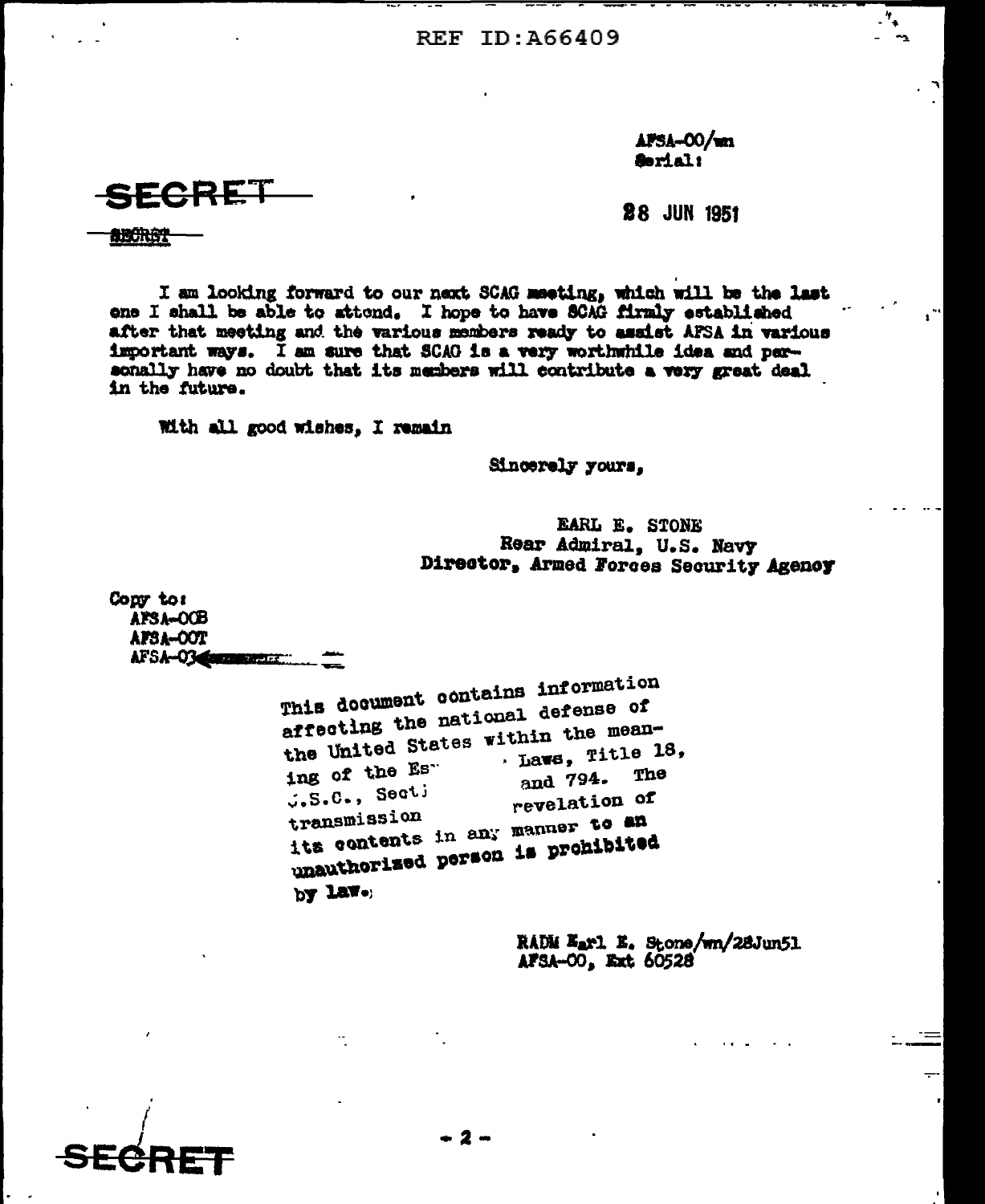### APSA-00/m

<u>কৰ্তবন্দ</u>

にん あまい

îr.

. است – استخدمات Amaz استاند بدار است به واردا با امتحالات از الاختصاص با

 $\mathcal{L} = \frac{1}{2} \sum_{i=1}^n \frac{1}{2} \sum_{i=1}^n \frac{1}{2} \sum_{i=1}^n \frac{1}{2} \sum_{i=1}^n \frac{1}{2} \sum_{i=1}^n \frac{1}{2} \sum_{i=1}^n \frac{1}{2} \sum_{i=1}^n \frac{1}{2} \sum_{i=1}^n \frac{1}{2} \sum_{i=1}^n \frac{1}{2} \sum_{i=1}^n \frac{1}{2} \sum_{i=1}^n \frac{1}{2} \sum_{i=1}^n \frac{1}{2} \sum_{i=1}^n \frac{1}{$ 

SECRET

 $\sim 1.5 \times 10^{-1}$ 

部位方

**28 JUN 1951** 

AF34-00B MEMORANDUM FOR: AFSA-000 AF84-02 **PERSONAL** APSA-03 AISL-QL

n di Salaman<br>Salah Salaman

SUBJECT: Cemmunts by Mr. John N. Howard on the First SCAG Conference

<u> 2008 - Jan Jan Jawa</u>

<u>an din</u>

A THE REFT OF COURT PERMITTED TO A

1. The employare is a partial somy of a letter I received from Mr. Haward. Flease consider with a view to appropriate action, as may be practicable and desirable.

2. Forward any comments on this matter to AFSA-OOT for coordination.

Earl E. Stone

EARL E. STONE Rear Admiral, U.S. Navy Director, Armed Forces Security Agency

**Maclosure - 1** Partial copy of ltr from Mr. John H. Howard to **MraFSA** 

Conv to: AFSA-11 **APSA-OOT** 

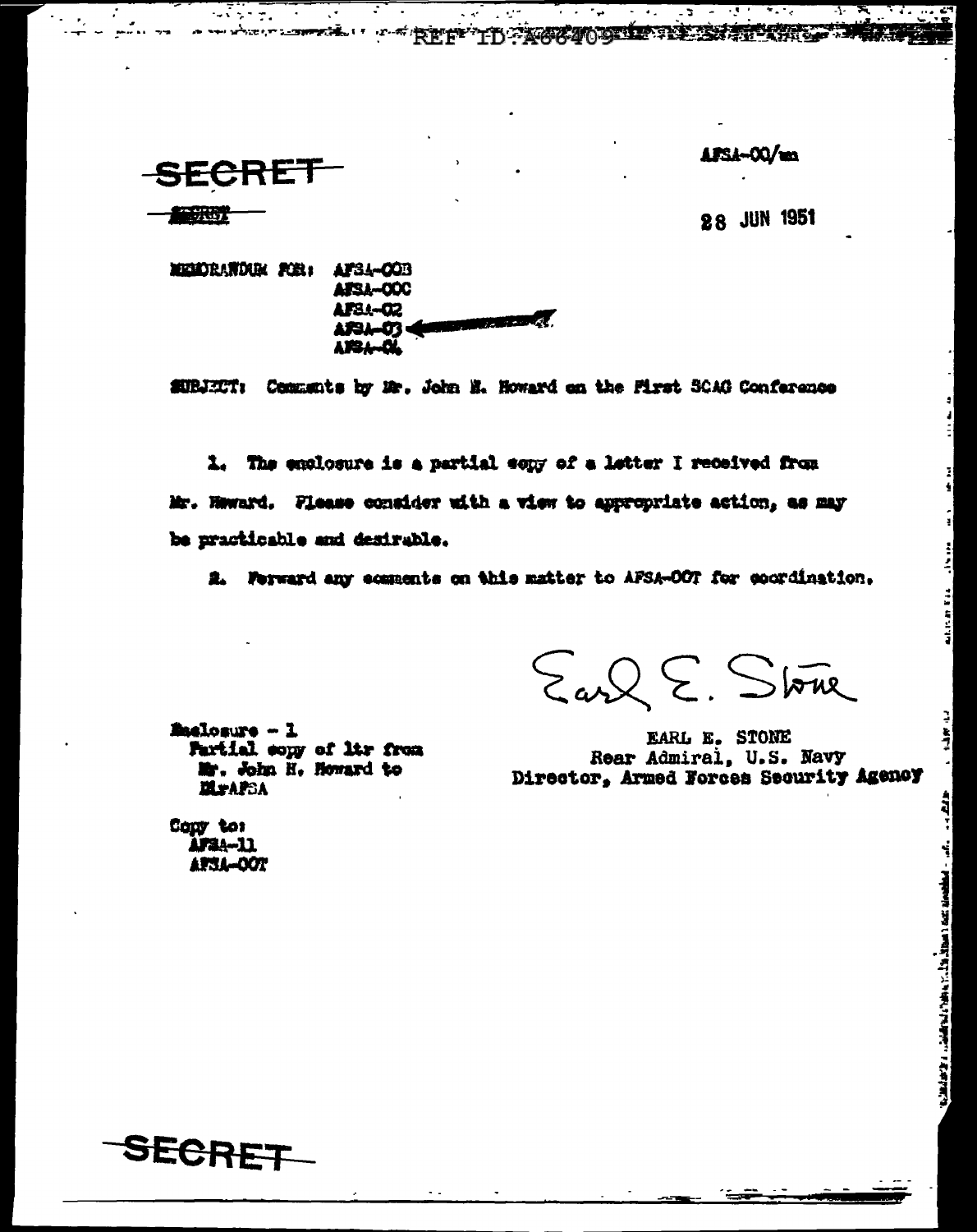$\overline{f}$ 

PL 86-36/50 USC 3605

Enclosure  $( / )$ 



June 0, 1951

法行进代

Admiral E.E. Stone, Director Armed Ferces Security Agency Department of Defense Washington 25, D.C.

Dear Admiral Stone:

I want to thank you for Monday and Tuesday of this week -two days that will be the highlight of my life for many years to come. I have always been proud of "my old outfit", but not as much as I was this week when the importance of the work you are doing was reaffirmed, and the tremendous progress you have made in the past few years was evident. I was particularly impressed by the presentations by Captain Wenger, Andy Gleason and Frank Raven. I was fearful before I came that the advisory group might be difficult to manage because of its mixture of angineering, mathematical and management people, but it certainly went amoothly and was one of the best managed affairs I ever attended. In any case, I, who might be expected to be somewhat blase, was impressed and I know from personal reports that men such as McPherson and Shannon were overwhelmed.

A number of points occurred to me during the conference but I will mention only a few here. I was quite interested in Frank Raven's presentation on the reconstruction of the printer characteristics and its tendency to stutter. At that time my thoughts turned to Walt Zenner of Teletype who probably knows more about printers than anyone else in the world.

I believe that he has designed and built literally hundreds of experimental printers of all types -- wheel, basket, sector, etc. I wondered if he might not be of real help in studying the evidence and helping reconstruct the actual machine. I believe he had a lot to do with the design and production of the E.C.M. and other machines of this type so he should be a real expert on wired-wheel cipher machines. In addition, he developed many of the new Teletype products in eperation (such as the Model 28 high speed system) or still under development (such as the teletype tape punch Joe Eachus has on loan that punches 60 columns per second). Consequently, he might be of real help in advising your activity regarding its massive problem of intercepting, forwarding, editing and punching the large masses of data into tapes or cards.

SECRET

 $-1-$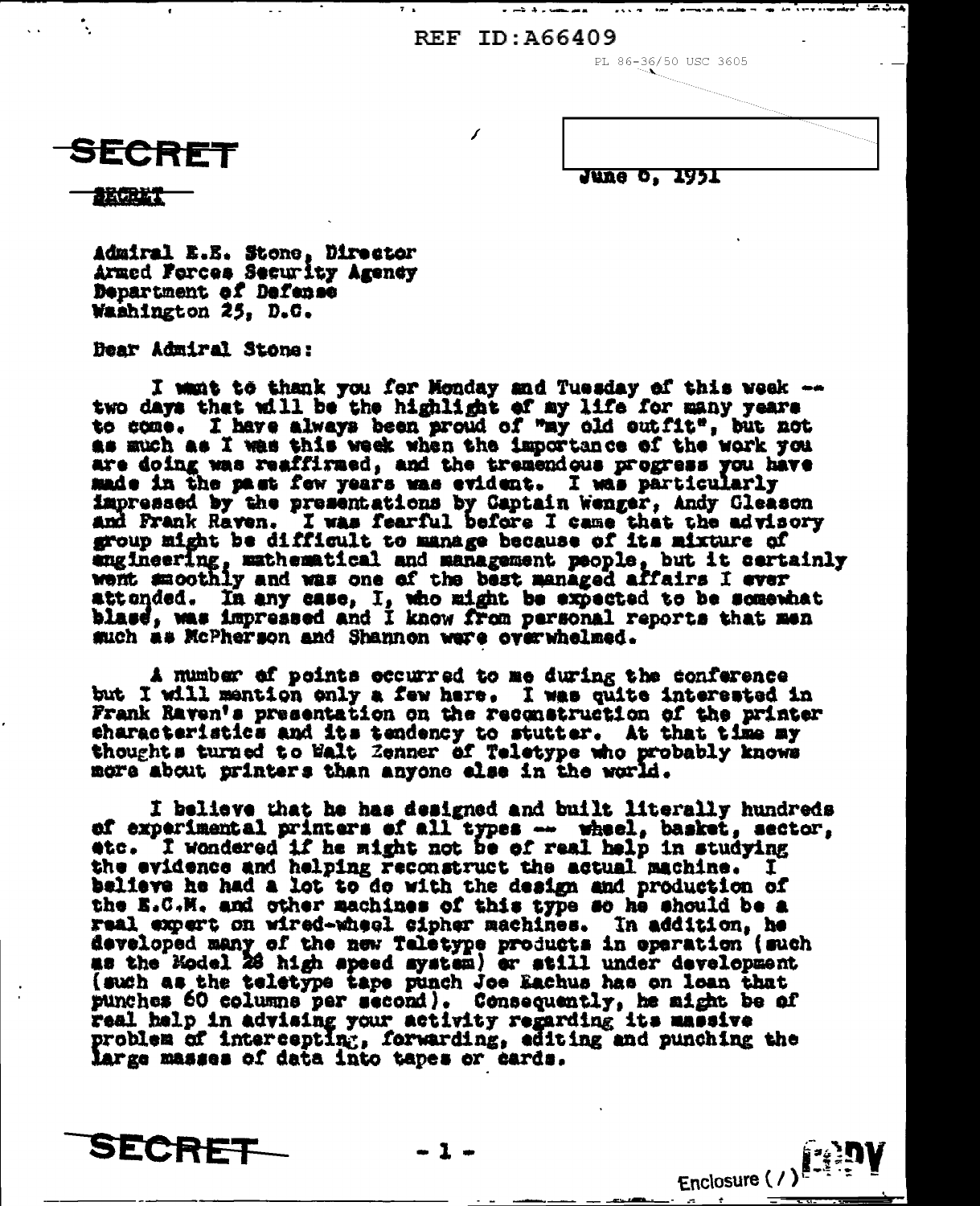# FCRET.

#### **BRORES**

Zenner impresses me as having the type of mind that would take naturally to cryptanalytic problems. He is more of a planner and thinker than a production engineer. He used to be the "Engineer of Product Development" (same as Chief Engineer) but has been promoted to a long-range planning job having the title "Development and Research Consultant". Mr. M.T. Goetz (who is obviously more of a production driver) is now Engineer of Product Development. The way I read the situation at Tele-<br>type, Goets is very busy and couldn't do a job for you, whereas Zenner has been relieved of most administrative responsibility and might be free to spend considerable time on your problems. Dave Whitelock knows these men much better than I do and you' might want to talk to him --- but I do know he has a very high regard for Zenner. Incidentally, Zenner's brother is the man at Armor Institute who is the expert on magnetic recording and who might be associated with Project NOHAD.

My aecond point has to do with mechanised aids for the erganisation, correlation, storage and retrieval of eryptanalytic and intelligence data. It has seemed to me for some time that here is a neglected area in which real progress might be made and in which powerful tools for use both in AFSA and CIA might be developed. I have been following the work of Professor Perry at HIT for a number of years and I suspect but do not know for sure, that he is now making a study for CIA regarding coding and organisation of intelligence information. He is not strong en mechanisation aspects, in my opinion, and I am wondering if AFSA might not take the initiative regarding the development of equipment for both itself and CIA because of its vast experience in the development and procurement of equipment of a similar mature. At least AFSA might offer its services to CIA in an advisory capacity if that agency intends to Raunch into a development program. I am being frank with you in this secret letter because I realise you may or may not want me to bring up this subject in the SCAG committee because of AFSA-CHA relationships (about which I have no knowledge).

In order that you and your staff may have an idea of what I have in mind, I am enclosing two reprints which I would like to have returned when convenient. Past developments have followed along the lines of Keysort (edge notch) and IBM punched eards, the Bush Rapid Selector, the ERA Microfilm Jelector, Calvin Mooer's Zato\_coding, and seme special IBM developments that I believe Dr. Eachus has seen at Poughkeepsie. The latter was sponsored by the Am. Chem. Society Punched Card Committee under Professor Perry. (See page 755 of enclosed reprint). I



- 2 -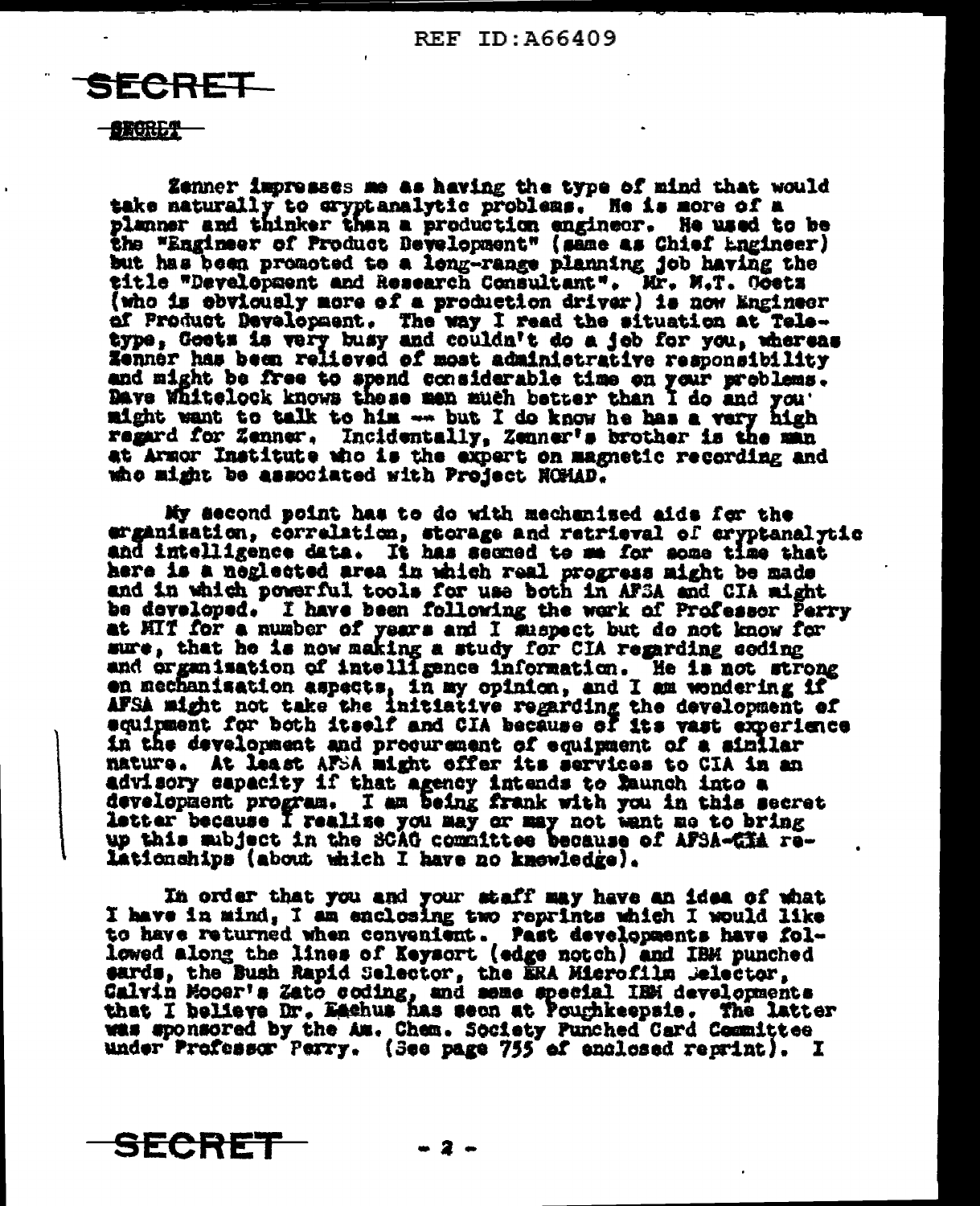SECRET—

rkanp -

SECRE

believe IBM has this development working satisfactorily but will not make a move toward announcing it publicly or making the machines because of their special nature. A news release in the Chemical and Engr. News of October 30, 1950, page 3789, says that ISM has developed a new type of machine in conjunction with the Committee for Scientific Aids for Literature Searching, that it was hoped that a demonstration would be hald in October and that it would be of two types; i.e., (1) Searching of published papers and (2) Correlation of data. I hear that a closed demonstration was held before the counittee but that IBM hasn't budged since because of policy involved.

You may not be clear as to what this information storage. carrelation and retrieval has to do with AFSA's problems in ganeral and the major SCAG problem in particular. It is this. in my thinking. As your people get further and further into a problem they accumulate a large mass of data, information, hunches, busts, etc. Much of this mass of data is uncorrelated -and it is the genius of someone like Frank Raven that can absorb multitudinous incidental facts -- make shrewd guesses and somehow put various apparently unrelated pieces of information togather and come up with the answer. As we saw the other day, even the individual operating habits of enemy communication elerks may be studied and used to advantage. If you accept this as a fair statement of the problem, then you may see my interest in mechanized aids to help with this process -- and present punched card and electronic equipment you now have are not appropriate for this job. It seems to me that this is a general problem facing both AFSA and CIA that might well be attacked an a broad basis by SCAC -- the mathematicians considering methods for classifying and coding intalligence information (and later its semi-automatic correlation) and the engineers consider ways of mechanisation of the processes developed by the mathematicians.

I would like to point out the large amount of work that has been going on in the library field along this line. Un-<br>fortunately, it is a very very difficult job to classify all human knowledge as we so bravely started out to do in the Bush Library Selector, but it may be practical to classify intelligance data about specific eipher machines and their usage for eryptanalytic purposes.

My third point has to do with the problem of the electronic rotor. I have thought about this problem for many years without success. I have come to the sonclusion that brute force representation by a 1,000 point matrix (or so) is a peor and fruitless solution. I couldn't tell from the presentations the other day if AFSA had gotten beyond this point but I doubt it. This is a aituation which needs a really not idea -- the application of some physical phonomenon to simulate the action of the rotor